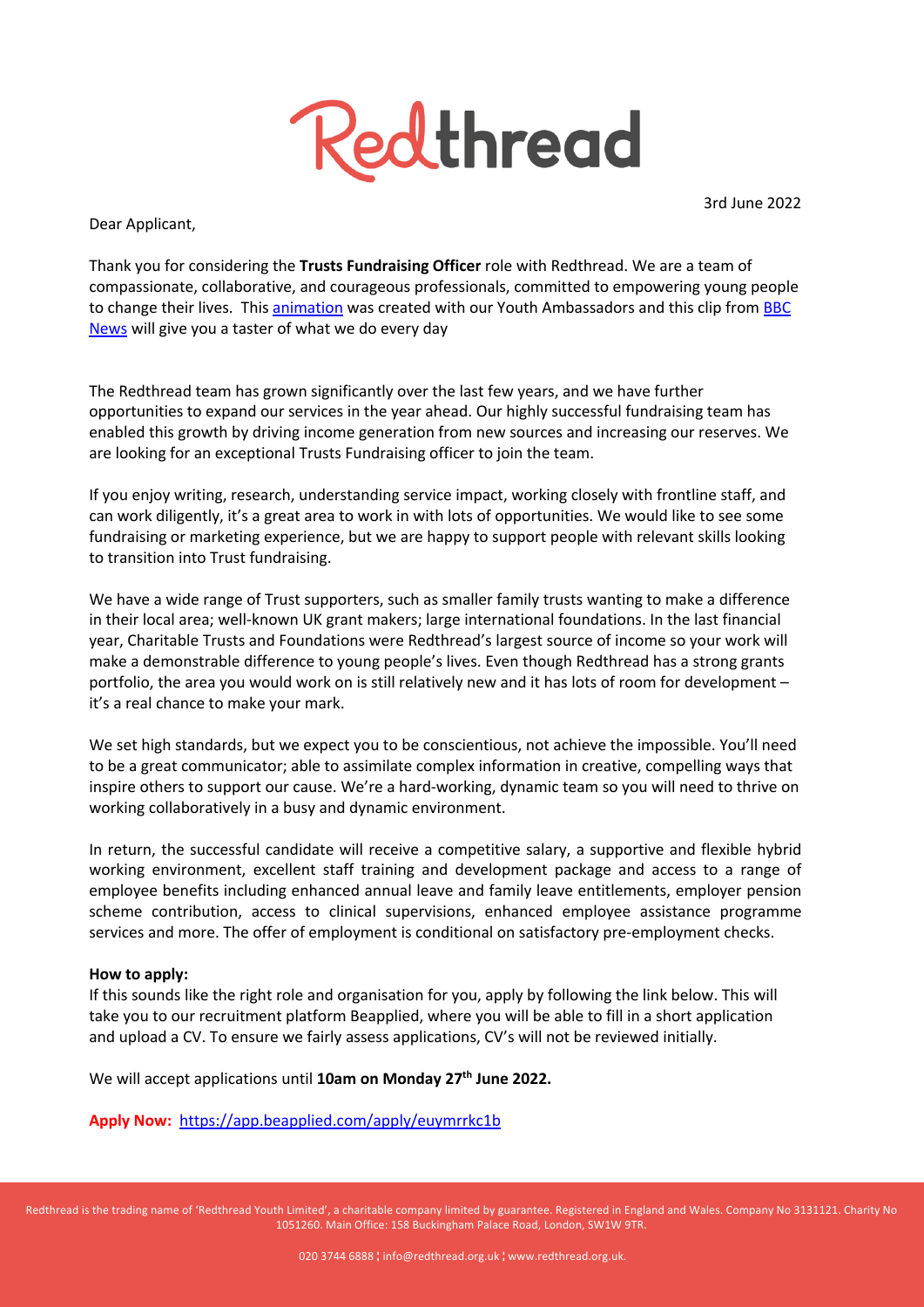

**Please note:** If we receive a high number of applications, we reserve the right to close the advert before the closing date. Therefore, early applications are encouraged.

Shortlisted candidates will be invited to interview with the Redthread team. Interviews will take place on the **4th July 2022.** We would like this role to start as soon as possible. We will provide comprehensive training and induction.

### **Equity, Diversity and Inclusion**

Redthread are proud to be an equal opportunities employer that values the contribution each individual makes to our work. We strive to build a diverse and inclusive working environment where all staff feel valued, respected and empowered to be who they are at work.

We aim to achieve a workforce that is diverse regardless of age, disability, neurodiversity, gender identity, marriage and civil partnership status, pregnancy and maternity, race (which includes colour, nationality and ethnic or national origins), religion or belief, sex or sexual orientation or criminal record status and one which reflects the communities and young people we support.

We recognise that in particular people from Black and Asian communities and other minoritised ethnic groups are under-represented in the charity sector, as are those with disabilities. We welcome and encourage people from these historically excluded groups as well as those who identify as male to apply for this opportunity.

**We are committed to taking an inclusive approach to recruitment and selection whilst ensuring there is no discrimination in our processes and that our team and prospective employees are treated fairly, with respect and without bias.** 

Reasonable adjustments to the interview process can be made to accommodate additional requirements. Applicants are encouraged to highlight any specific adjustments needed to enable participation in the recruitment process. For more information, please contact applications@redthread.org.uk or call our HR team on 020 3744 6888

#### **Safeguarding**

Redthread puts safeguarding at the forefront of all its activities. The successful applicant will demonstrate their firm commitment to effective safeguarding, child protection practices and high professional standards around all safeguarding issues. Any Employment with Redthread will be subject to the following pre-employment checks prior to your start date:

- a satisfactory police record check to include a Disclosure and Barring Service (DBS) check and/or an International Criminal Record Check (If applicable)
- receipt of satisfactory references
- at least 1 face to face interview for frontline roles
- proof of and continuous eligibility to work in the UK

Full details on the pre-employment screening process can be requested from applications@redthread.org.uk

Kind regards,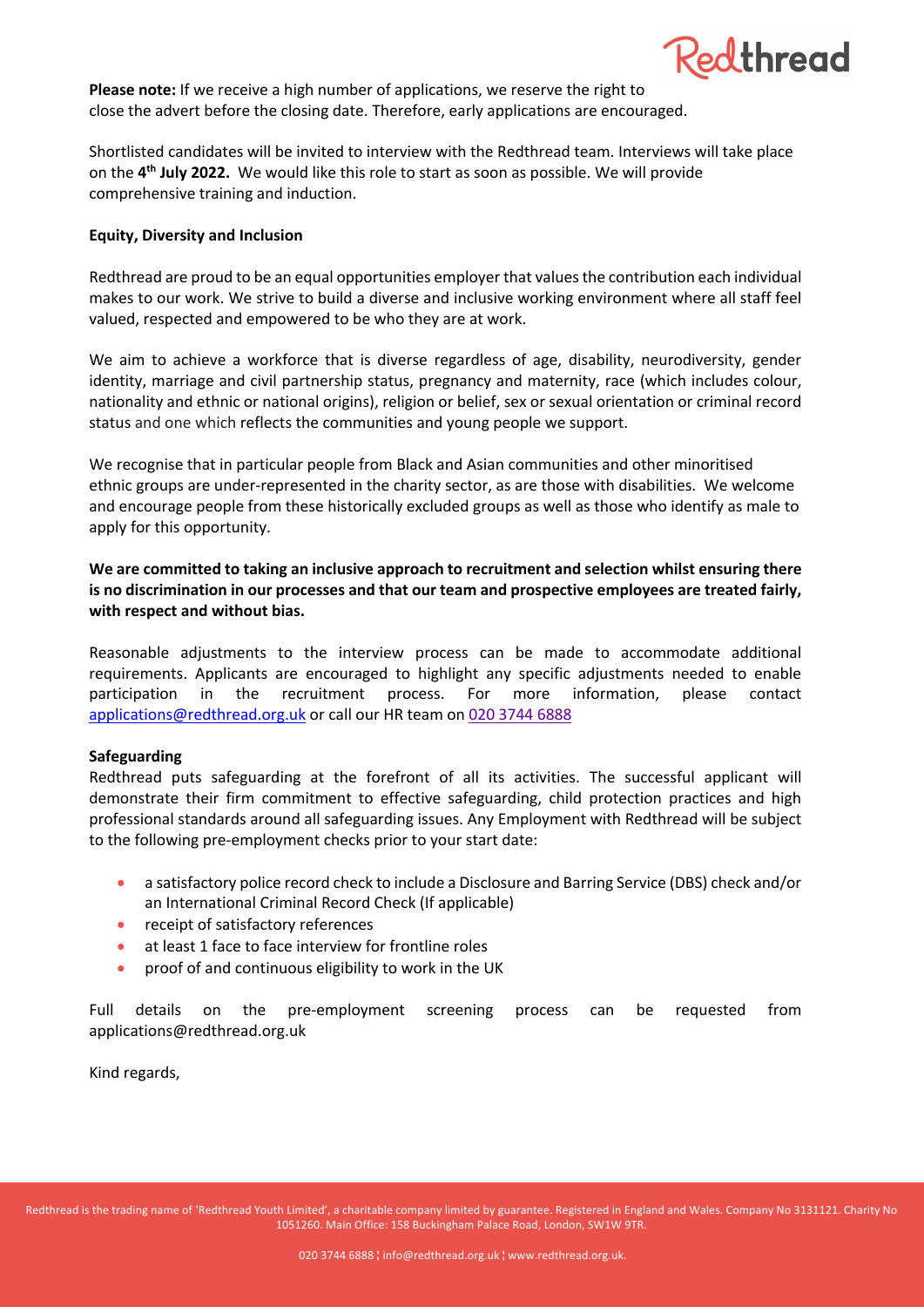

John Poyton, CEO

## **Youth Violence Intervention Programme**

Redthread empowers young people to thrive as they navigate the challenging transition to adulthood by integrating trauma-informed youth work into the health sector. Whether a young person has been the victim of a stabbing, is seeking support for anxiety, has suffered a sexual assault, or wants to find a new home beyond the reach of a gang, we support them to overcome the challenges they face through our dynamic youth work programmes.

Every year thousands of young people find themselves in hospital A&E departments as the victim of serious youth violence. Redthread's Youth Violence Intervention Programme embeds youth workers in hospitals to intervene with these young people. The teams meet the young patients as soon as they can: in the A&E waiting room, on the ward, or even in the resuscitation bay. We believe that this moment of intense crisis, when the young person is nursing a serious injury in the daunting environment of a busy hospital, often alone, can be a catalyst for pursuing positive change – a 'teachable moment'.

Our teams build rapport with the young people, mentor and advise them, and support them to make long-term positive plans to break away from cycles of violence and offending. Problems include exclusion from education, employment or training, a lack of stability in housing, mental health concerns, unstable relationships and reprimands due to criminal activity. Redthread capitalise on our partnerships to ensure long-term work and change is possible for each young person. The teams make well-judged referrals on their behalf and accompany them to initial meetings to ensure transition is smooth. This work disrupts the cycle that can too easily lead to devastated communities and an exhausted healthcare and justice system.

We have teams in three of London's four Major Trauma Centres and commission a service in the fourth. In 2018 we launched services in Queen's Medical Centre in Nottingham, in Queen Elizabeth and Heartlands Hospitals in Birmingham, and in Homerton Hospital in Hackney. We expanded our service to UCLH in early 2020, and have launched in Croydon University Hospital, University Hospital Lewisham and Queen Elizabeth Hospital, Woolwich this year during the pandemic.



## **King's Adolescent Outreach Service (KAOS)**

On any day, across King's College Hospital sites, at least 20 adult beds are occupied by young people aged 16 to 24. These young people have specific medical, emotional, legal and social needs which we know from user feedback are not being met. The KAOS team help support the medical and surgical teams on adult wards to care for young people in an age appropriate way.

KAOS was launched at King's in April 2018. It comprises of a core team of two lead clinicians, two youth workers and a wider team of forty health care professionals from different backgrounds, all with an interest in optimising care for young people. The service operates in working hours and not at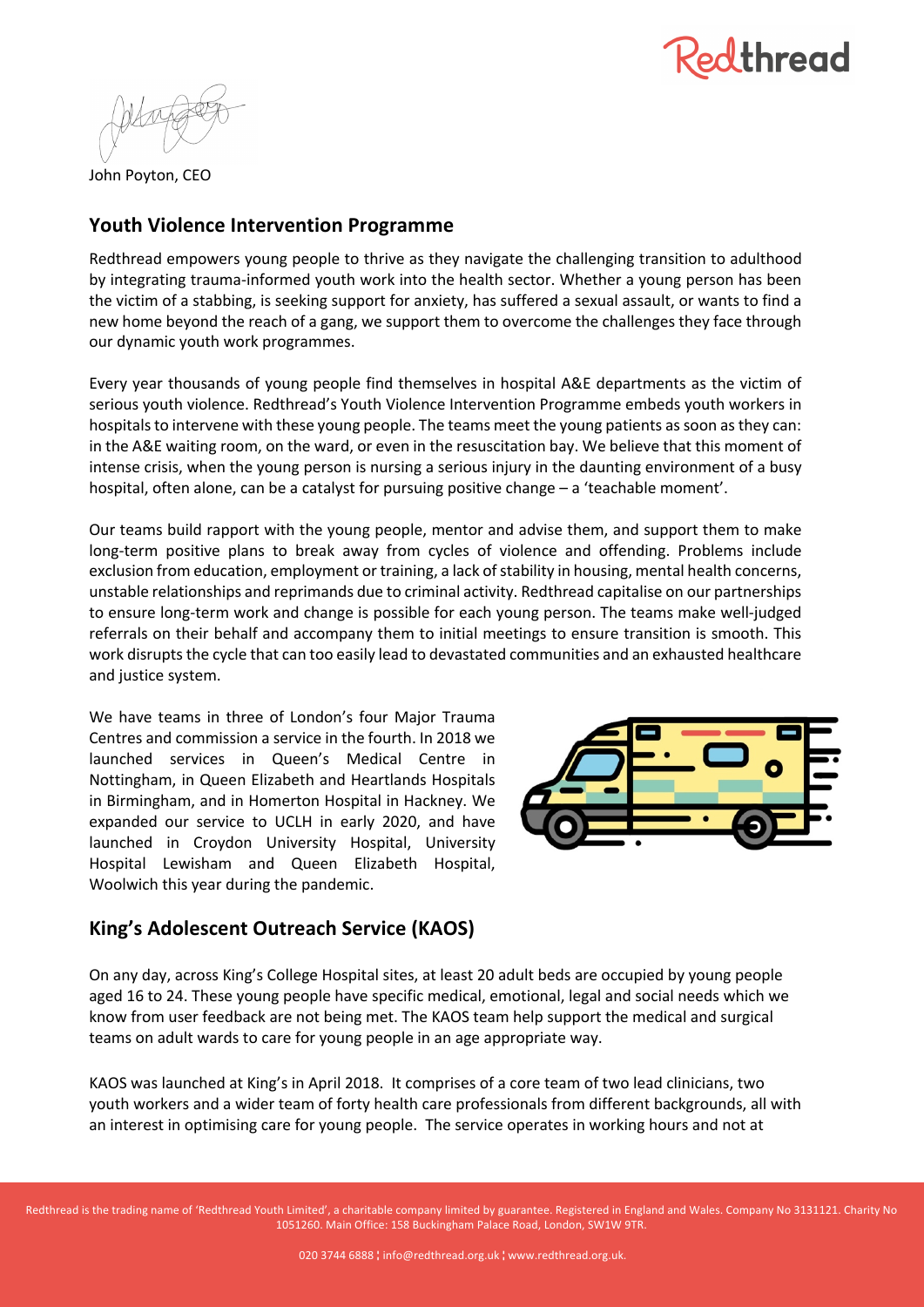

weekends. This is an exciting opportunity to help develop a much-needed service for vulnerable young people.

**Outside of the hospital,** we deliver The Social Switch Programme in partnership with Social Business Catch22- amongst other things, this programme trains frontline professionals to understand and address social media in their work with young people.

"I need this don't I, this is an opportunity for me; to be able to work with you, any of you, could change things for me. I'm ready for that. I'm in! You don't need to ask me again - I'm 100% on board, whatever I have to do. I'm doing it."

## **A young person's reaction to being introduced to the service**

"I've seen first-hand how our hospitals provide a unique moment to engage with young people. Redthread have helped thousands of Londoners - and I'm proud to support their work."

## **Sadiq Khan, Mayor of London, June 2019**

"That could have been the worst thing that happened in my life, but you made it one of the best." **A young person's comment on their experience of our service**

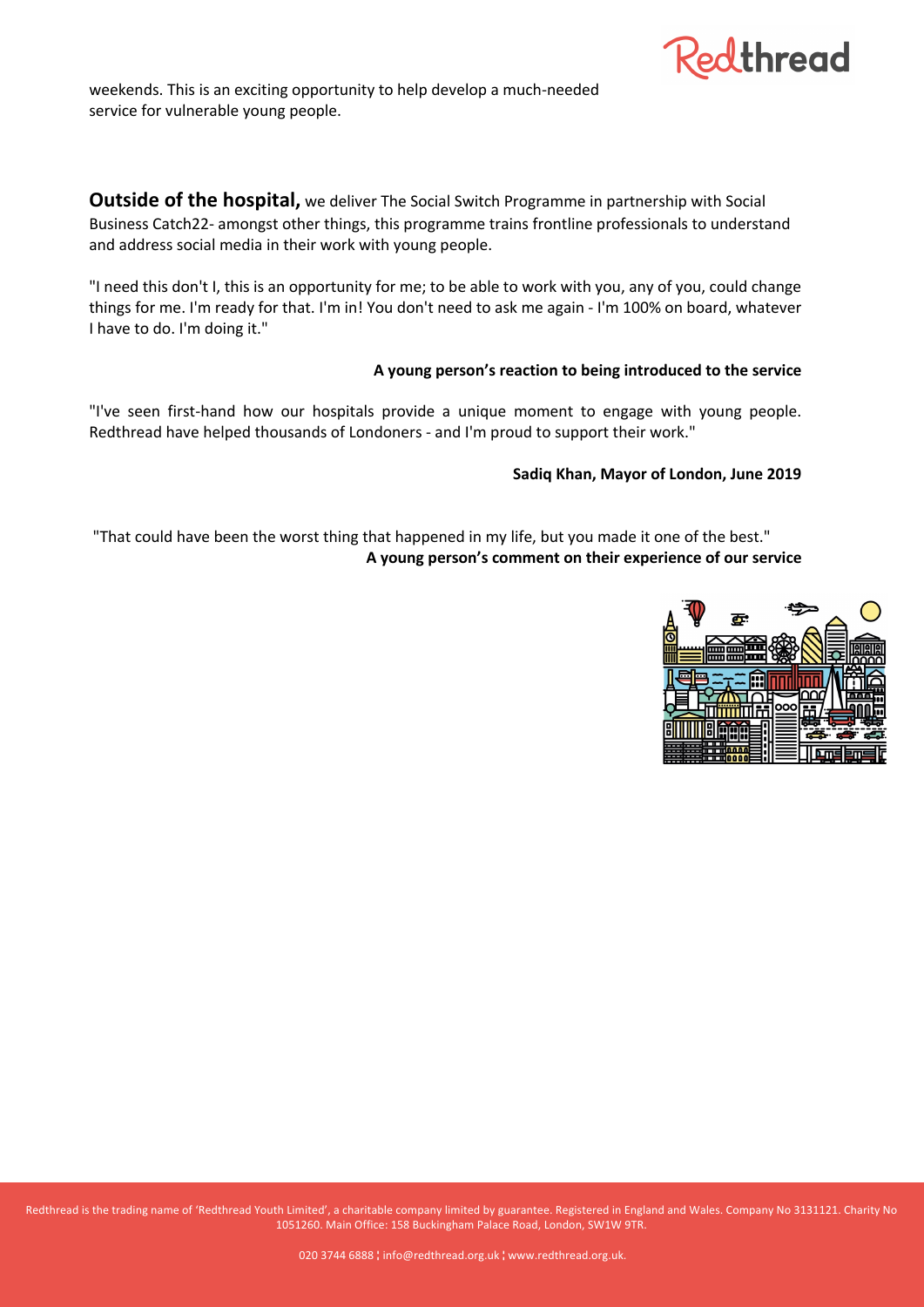

# **Trusts Fundraising Officer Job Description**

| <b>Post Title:</b>     | <b>Trusts Fundraising Officer</b>                                                                                                                          |
|------------------------|------------------------------------------------------------------------------------------------------------------------------------------------------------|
| Work area:             | <b>Fundraising Team</b>                                                                                                                                    |
| <b>Responsible to:</b> | <b>Fundraising Manager</b>                                                                                                                                 |
| Location:              | The post will be based at the Victoria office, with the option for regular home<br>working and travel to Redthread's projects in London, and across the UK |
| Hours:                 | 37.5 hours per week                                                                                                                                        |
| Salary:                | £30,799 per annum + benefits (includes London Weighting)                                                                                                   |
| Contract type:         | Permanent                                                                                                                                                  |

## **Purpose of the Post**

• To raise and manage income from charitable trusts and foundations giving up to £100,000, so Redthread can deliver its projects and achieve its strategic goals.

## **Main Duties and Responsibilities**

- Conduct in-depth, systematic research into funding opportunities from trusts, foundations and statutory sources, keeping clear, organised records and continuously updating the prospect pipeline.
- Write and submit compelling proposals and attend and lead proposal meetings with potential funders - focussing on multi-year grants up to  $-f100,000$ , being able to lead on some larger bids where appropriate, and as the needs of the organisation dictate.
- Manage the portfolio of current grant funders giving up to  $-f100,000$ : cultivate positive professional relationships and provide exemplary stewardship.
- Create compelling communications and inspiring reports to funders in a timely manner, working with the Programme Coordinators, Data Manager, and Trusts and Grants Fundraising Manager to interpret monitoring data and evidence of impact, specific to grant agreements.
- Work closely with the Trusts and Grants Fundraising Manager on larger, strategic applications and funder relationships: collecting data, drafting copy, meeting funders and liaising with other Redthread programme and support staff.
- Maintain a bank of useful trust fundraising resources for use by the team, including project budget, application and reporting templates and a trusts stewardship plan.
- Lead the Trusts and Grants team's digital fundraising activities by promoting and reporting on social media and through other channels.
- Manage the small trusts mailing: identify prospects, collate mailing data and update the database.
- Support the trust fundraising activities of the broader team as required, providing regular trust fundraising guidance and development support to the Fundraising and Communications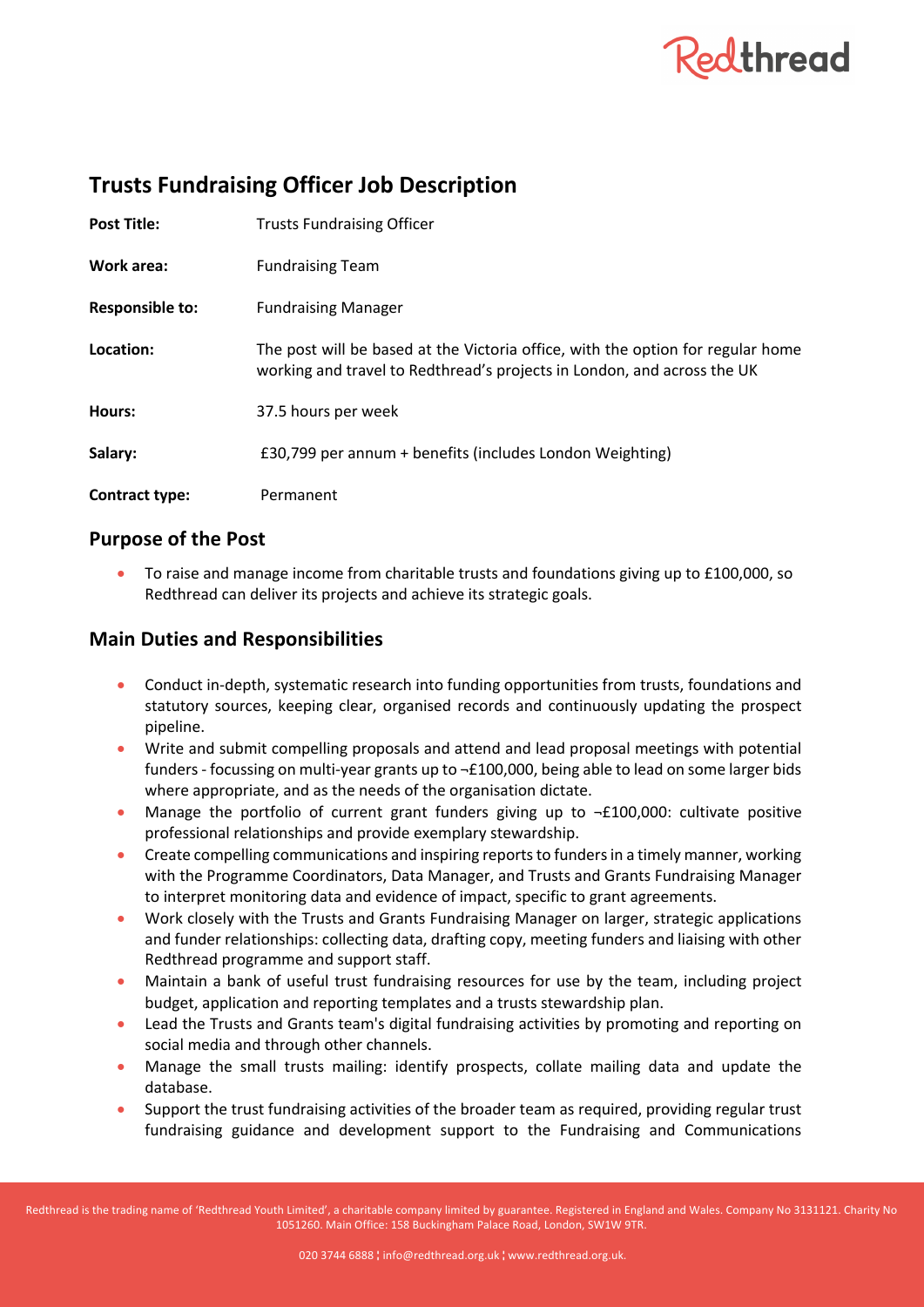

Assistant

- Support other members of Redthread's staff team to nurture potential funding relationships, submit proposals for specific localised funding opportunities, and report back to funders.
- Collaborate with the Trusts and Grants Fundraising Manager with reporting on the team's outputs and KPIs.
- Process donations from trusts and foundations, and keep accurate, detailed records of all trusts and grants activity on the fundraising database (Donorfy).
- Support the wider activities of the fundraising team as required, including representing Redthread at fundraising events and being a proud advocate for the organisation and for young people.
- Be an involved team player supporting and contributing to all the activities of Redthread's income generation team as required, seeking opportunities to share knowledge and ideas, and being willing to jump in when we need.

## **General responsibilities of all Redthread staff**

- Actively participate in staff meetings, session evaluations, supervision/reviews and planning sessions and in Redthread's overall development, including input on the needs of young people, ideas for new projects, and the on-going development of existing projects.
- Assist where possible with fundraising events and fundraising, including the maintenance and growth of the regular supporter network, and to assist in promoting the organisation's work with young people to the wider community.
- Assist in maintaining good working relations with Redthread's stakeholders, project partners and with other agencies and represent Redthread at external meetings as required.
- Encourage and enable young people to participate in all forms of decision-making and management of Redthread's projects, with the ultimate aim of empowering them to shape the services and activities provided for them. To ensure that all young people have equality of access and that the programme promotes opportunities for all young people.
- Assist the team in ensuring that all Redthread policies and procedures are followed, including Health and Safety, Safeguarding, Data Protection and Equal Opportunities. Report any concerns to an appropriate member of the SMT.
- Work as a member of the Redthread team and assist as required across all the organisation's projects, carrying out any other duties that may be required to meet the needs of the organisation.

## **This job description is not exhaustive and is subject to review in consultation with the post holder and according to future changes/developments within the organisation**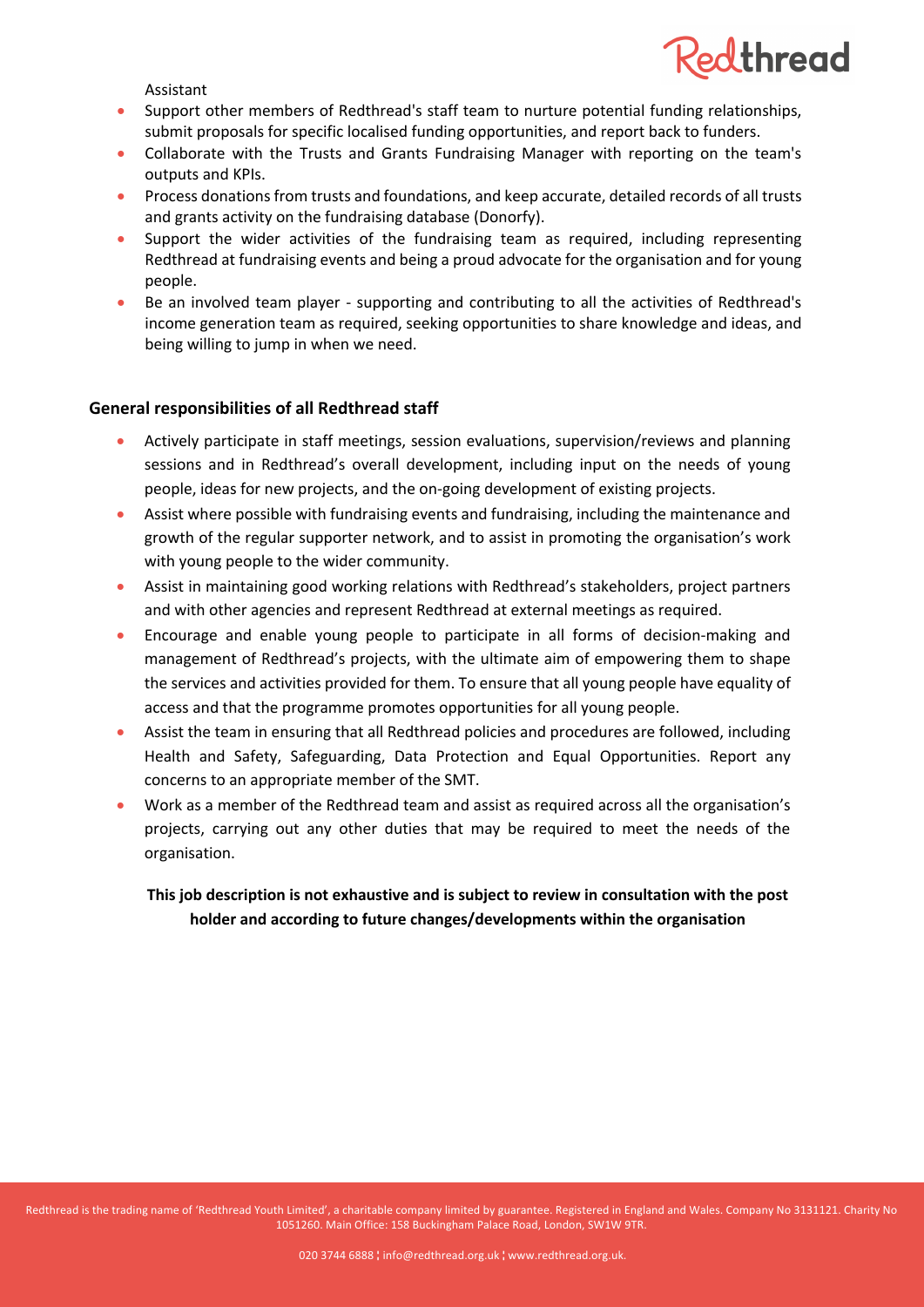

## **Person Specification**

The below criteria do not necessarily have to have been in paid work, please do think about your voluntary, family and lived experience when considering them.

|                            | <b>Essential</b>                                                                                                                                                                                                                                                                                                                                                                                                                                                                                                                                                                                                                                                                                                                          | <b>Desirable</b>                                                                                                                                                                                                                                                         |
|----------------------------|-------------------------------------------------------------------------------------------------------------------------------------------------------------------------------------------------------------------------------------------------------------------------------------------------------------------------------------------------------------------------------------------------------------------------------------------------------------------------------------------------------------------------------------------------------------------------------------------------------------------------------------------------------------------------------------------------------------------------------------------|--------------------------------------------------------------------------------------------------------------------------------------------------------------------------------------------------------------------------------------------------------------------------|
| <b>Experience</b>          | Experience of working in a fundraising and/or<br>income generation team and/or in a<br>customer-facing role with transferable skills<br>suited to this role<br>Experience of writing proposals and reports,<br>or supporting successful proposal or report<br>writing<br>Experience of building and maintaining<br>successful professional relationships, ideally<br>with charitable funders<br>Experience of designing, following and<br>$\bullet$<br>improving processes to improve efficiency                                                                                                                                                                                                                                          | Experience of securing income<br>۰<br>from trusts and foundations<br>Experience of researching<br>$\bullet$<br>trusts and foundations, and<br>matching their interests with<br>relevant projects<br>Experience of using databases<br>to accurately record<br>information |
| Knowledge                  | Knowledge and understanding of fundraising<br>$\bullet$<br>processes<br>Knowledge of budgets and financial reporting<br>$\bullet$<br>relevant to funding bids                                                                                                                                                                                                                                                                                                                                                                                                                                                                                                                                                                             | Knowledge of issues facing<br>۰<br>young people and/or the youth<br>work sector<br>Knowledge and understanding<br>۰<br>of trust fundraising processes                                                                                                                    |
| <b>Skills</b>              | Outstanding written skills with the ability to<br>$\bullet$<br>explain complex issues clearly to external<br>audiences<br>Able to research, assimilate and present<br>$\bullet$<br>information appropriate to different<br>audiences<br>Excellent numeracy skills<br>$\bullet$<br>Outstanding attention to detail with a<br>$\bullet$<br>consistent commitment to high quality<br>Ability to communicate with empathy and<br>$\bullet$<br>sensitivity when dealing with and when<br>building relationships with key stakeholders<br>both internal and external<br>Strong analytical skills with an ability to<br>$\bullet$<br>effectively interpret and utilise data<br>Efficient in the use of Excel and able to learn<br>new IT systems | Working experience of Donorfy<br>$\bullet$                                                                                                                                                                                                                               |
| <b>Professional skills</b> | Self-motivated and committed to personal<br>development<br>Effective time management skills and an<br>$\bullet$<br>ability to prioritise tasks and work flexibly to<br>deadlines<br>A commitment to and understanding of issues<br>relating to equality, diversity, and inclusion as                                                                                                                                                                                                                                                                                                                                                                                                                                                      |                                                                                                                                                                                                                                                                          |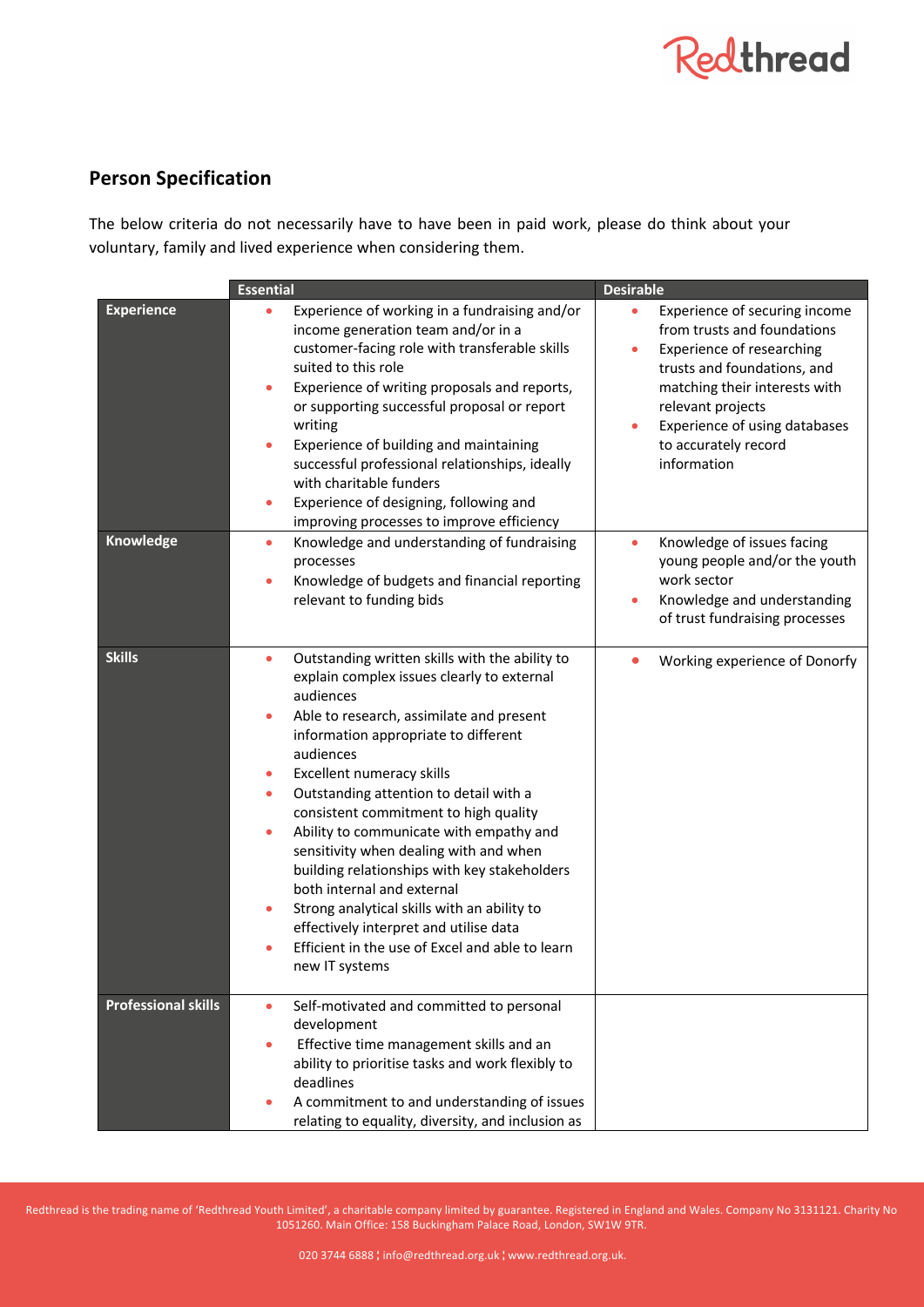

## **EMPLOYEE BENEFITS AND TERMS AND CONDITIONS**

#### **Salary**

Circa £30,799 per annum + benefits. We offer competitive salaries which are regularly reviewed, and we're proud to be a living wage employer.

#### **Contract**

Permanent.

#### **Place of work**

The post will be based at the Victoria office, with the option for regular home working and travel to Redthread's projects in London, and across the UK.

## **Hours of work**

37.5 hours per week.

#### **Probationary period**

The post is subject to a six-month probationary period.

#### **Annual leave**

The holiday entitlement is 26 days leave each year, plus the bank holidays. An extra one day's holiday per year is given for each full year worked, up to a maximum of five additional days. Employees can also carry over three days leave entitlement (pro-rata for part-time employees) into the next holiday entitlement year.

#### **Enhanced family leave entitlements**

We offer employees enhanced maternity, paternity and adoption leave and pay after one year of completed service.

#### **Workplace Pension Scheme**

We offer membership of a workplace pension set up with The People's Pension, and employees are eligible to be auto enrolled after three months'service. The employee's minimum pension contribution rate is currently 3%. Redthread's contribution rate is 5% higher than the employee up to a maximum of 8%.

#### **Enhanced Sick Pay**

The entitlement to enhanced sick pay is service-related, starting with one-week full pay and one-week half pay.

#### **Employee Assistance Programme (EAP)**

We offer an *enhanced* Employee Assistance Programme, which offers free, 24/7 confidential helpline services (accessed either by phone and/or online) including structured counselling services and practical resources aimed to support your work-life balance. In addition, some aspects of the EAP service are also available to share with an employees' dependants including their partner.

#### **Tax-free Childcare scheme**

You are entitled to sign up to the Government's Tax-Free Childcare (TFC) scheme at